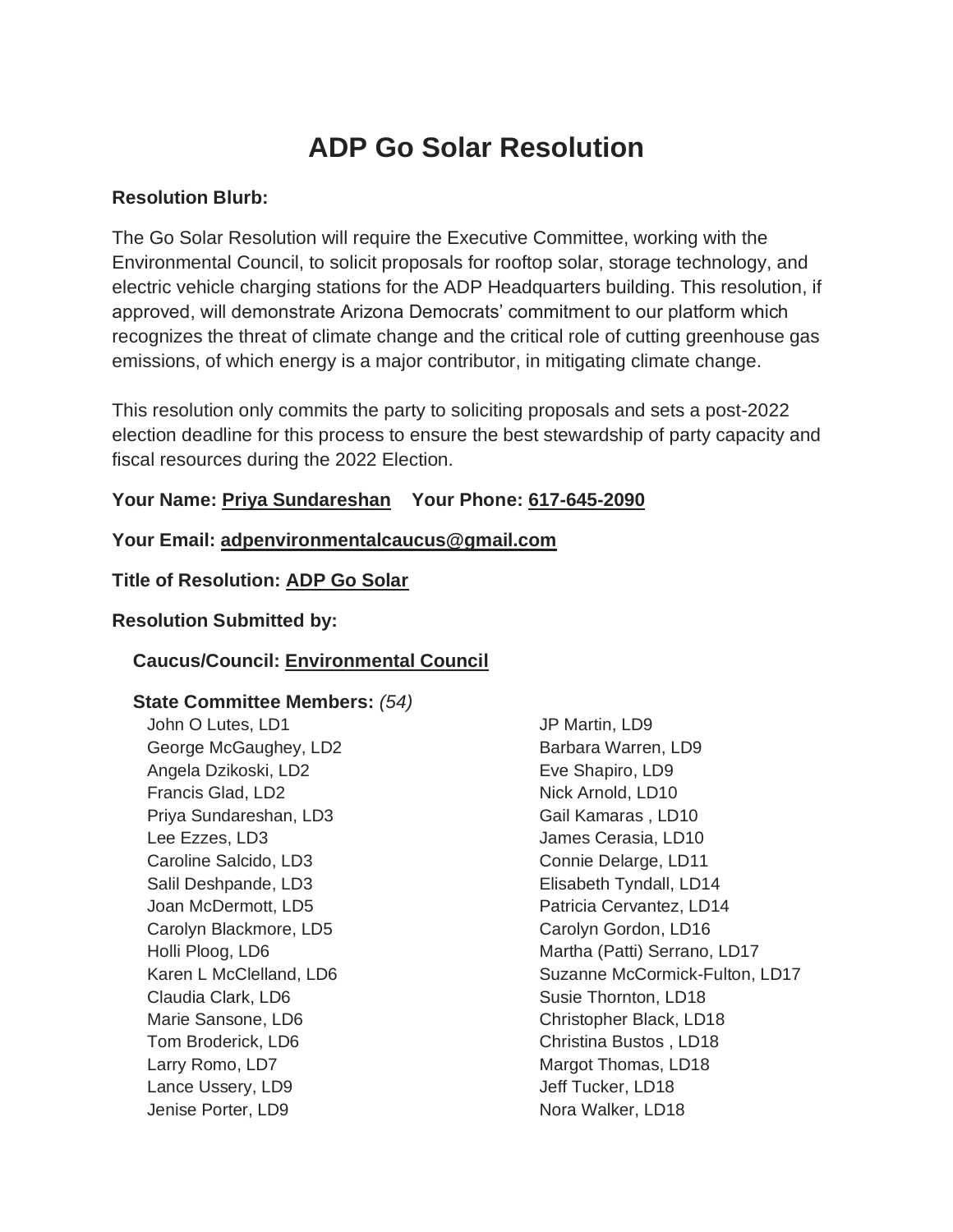Doug Arnold, LD18 Susan Arnold, LD18 Laurie Nerat, LD18 Julia Fleeman, LD18 Rebecca Hinton, LD18 Hazel Chandler, LD20 Rivko Knox, LD20 David Gregg Gordon, LD21 Teri Raml, LD22

#### **Non-SCM Arizona Democrats:** *(32)*

Gary Townsend, LD2 Debra Mallory, LD2 Connie Williams, LD2 Nellie J Bracker, LD2 Kevin Dahl, LD3 Emilio Falco, LD3 Ivy Schwartz, LD3 Debra A Gibson, LD6 Kevin L Gibson, LD6 Christa Sadler, LD6 Karolyn Switzer, LD6 Elaine Bomkamp, LD6 Elinor Brecher, LD9 Larry Bodine, LD9 Barbara Coon, LD10 Penny Dolin, LD12

Charlotte Raynor, LD23 Brandon Perlow, LD23 Emmelin Cardella, LD23 Nigel F Taplin, LD23 Analise Ortiz, LD24 Shelly Gordon-Gray, LD25 Lauren Kuby, LD26 Marielyn White, LD26 Jeanne Devine, LD26

Joan Kampmeyer, LD12 Camden Steele, LD13 Iris J Adler, LD14 Carol Garnett, LD14 Diane W Davidson, LD14 Sean Whitmer Monaghan, LD15 Sheila Motomatsu, LD17 Nancy L Schwarz, LD18 Richard Squires, LD18 Rebecca Scotney, LD18 Barbara Bingham, LD18 Pardis Baradar, LD18 Renee Rule, LD23 Jacqueline Thomas, LD27 Jill Stephens, LD28 Bill Mundell, LD28